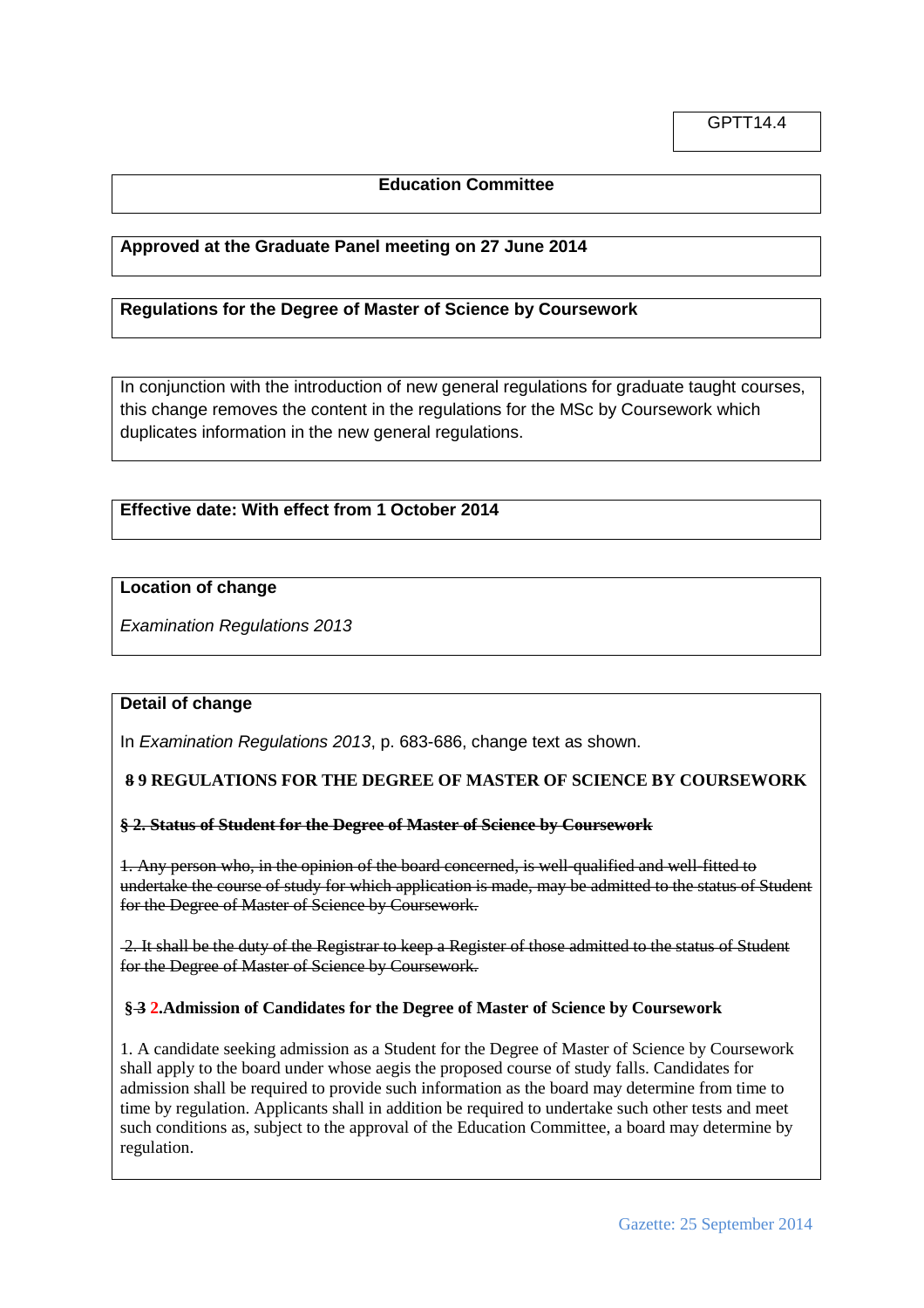2. Applications shall be made through the Registrar, and it shall be the duty of the Registrar to submit each application to the board concerned and to inform the candidate of the outcome, as soon as may be.

3. No person shall be admitted as a Student for the Degree of Master of Science by Coursework under these provisions unless he or she is also a member of a college, and unless the application for admission as a Student for the Degree of Master of Science by Coursework has the approval of that college. The Registrar shall forward the application to the candidate's college or to the college to which the candidate wishes to apply for membership, as appropriate; and admission by the faculty board shall be conditional upon admission by an approved society.

4. A student registered for any other higher degree or diploma in the University may apply for transfer to the status of Student for the Degree of Master of Science by Coursework1. The board concerned shall have power to make such transfer, provided that it is satisfied that the student is well qualified and well fitted to undertake the course of study for which application is made, and that the application has the support of the candidate's society. A candidate who transfers status in this way shall be reckoned as having held the status of Student for the Degree of Master of Science by Coursework from the time of admission to his or her previous status, unless the board shall determine otherwise.

5. A student holding the status of Probationer Research Student may, with the approval of the board which admitted him or her, be admitted as a candidate for an examination for the Degree of Master of Science by Coursework. Time spent as a student holding the status of Probationer Research Student shall count as time spent working for the Degree of Master of Science.

## **§ 4 3. Supervision of Students for the Degree of Master of Science by Coursework**

1. Every candidate on admission as a Student for the Degree of Master of Science by Coursework shall be placed by the board concerned under the supervision of a member of the University or other competent person selected by the board, and the board shall have power for sufficient reason to change the supervisor of any student or to arrange for joint supervision by more than one supervisor, if it deems it necessary.

2. It shall be the duty of the supervisor of a student entered upon a course of study to direct and superintend the work of the student, to meet the student regularly, and to undertake such duties as shall from time to time be set out in the relevant Policy and Guidance issued by the Education Committee.

3. The supervisor shall submit a report on the progress of a student to the board three times a year, and at any other time when the board so requests or the supervisor deems it expedient. The supervisor shall communicate the contents of the report to the student on each occasion that a report is made, so that the student is aware of the supervisor's assessment of his or her work during the period in question. In addition, the supervisor shall inform the board at once if he or she is of the opinion the student is unlikely to reach the standard required for the Degree of Master of Science by Coursework.

4. It shall be the duty of every Student for the Degree of Master of Science by Coursework to undertake such guided work and to attend such seminars and lectures as his or her supervisor requests; to attend such meetings with his or her supervisor as the supervisor reasonably arranges; and to fulfil any other requirements of the Education Committee as set out in relevant Policy and Guidance issued by the Education Committee.

**§ 5 4. Residence and other Requirements for Students for the Degree of Master of Science by**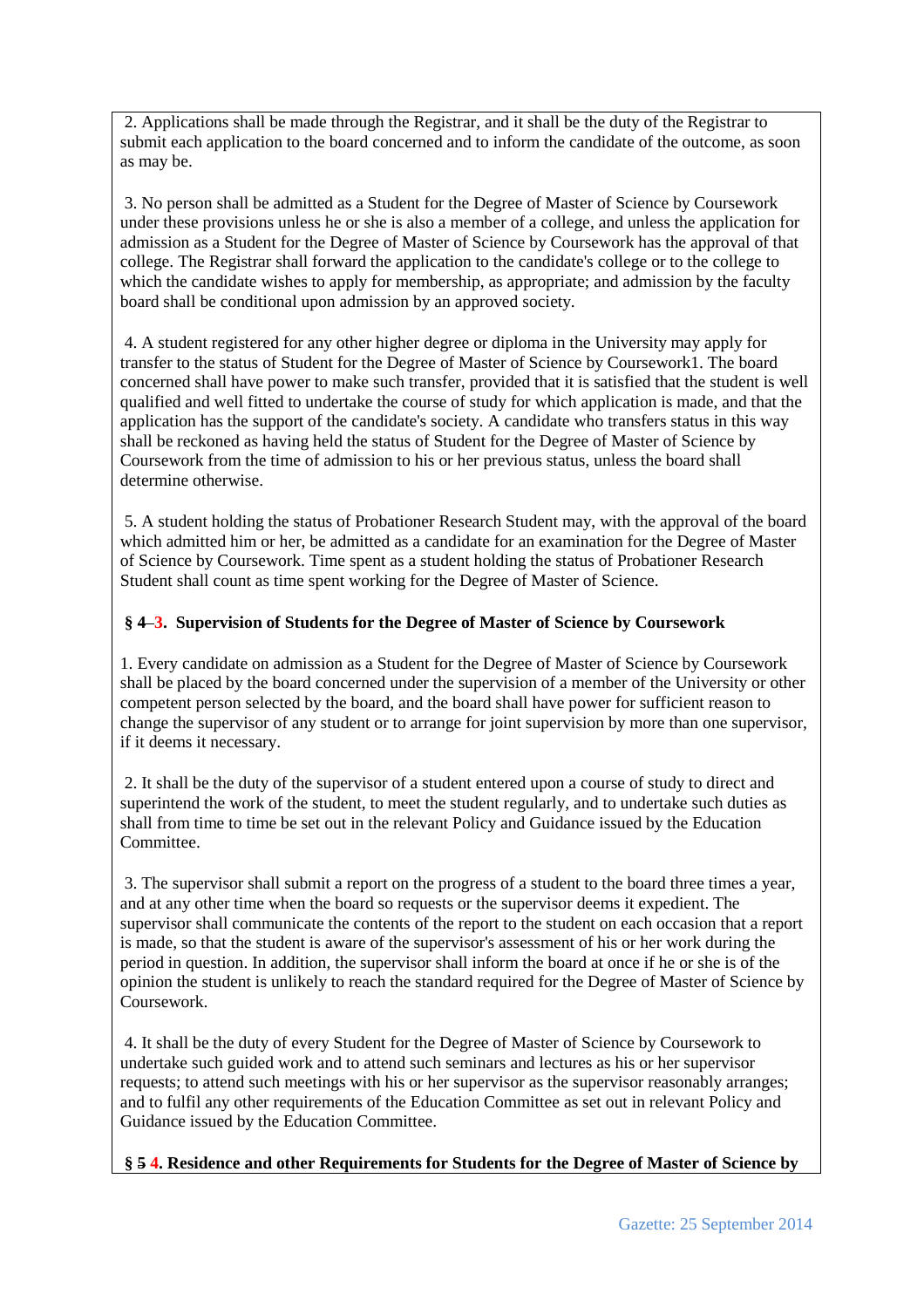## **Coursework**

1. No full-time Student for the Degree of Master of Science by Coursework shall be granted leave to supplicate unless, after admission, he or she has kept statutory residence and pursued his or her course of study at Oxford for at least three terms.

2. No full-time Student for the Degree of Master of Science by Coursework shall retain that status for more than six terms in all, except that any candidate for the Examination in Education may retain that status for nine terms in all.

3. Part-time students for the Degree of Master of Science by Coursework shall in each case be required to pursue their course of study for twice the number of terms required of an equivalent fulltime student. Part-time students shall not be required to keep statutory residence but must attend for such instruction and undertake such supervised fieldwork as the faculty concerned shall require. The Director of Graduate Studies of the board concerned, or director of the department concerned, as the case may be, shall keep a register of attendance of part-time students. No student shall be granted leave to supplicate unless the register shows satisfactory attendance by him or her.

4. Part-time students may hold the status of Student for the Degree of Master of Science by Coursework for up to twice the number of terms for which equivalent full-time students may hold that status except where an extension of time is permitted by special regulation.

5. A Student for the Degree of Master of Science by Coursework shall cease to hold that status if:

(i) he or she shall have been refused permission to supplicate for the Degree of Master of Science by Coursework;

(ii) the board concerned shall, in accordance with provisions set down by regulation by the Education Committee, and after consultation with the student's society and supervisor, have deprived the student of such status;

(iii) he or she shall have been transferred under the relevant provisions to another status;

(iv) he or she shall not have entered for the relevant examination within the time specified under this subsection.

#### **§ 6 5. Examination of Students**

1. The examinations for the Degree of Master of Science by Coursework shall be under the supervision of the boards authorised to admit candidates for the Degree of Master of Science by Coursework. The examinations for the degree and the bodies responsible for the supervision of each examination are listed below.

[See Table 26]

2. No candidate shall be permitted to take an examination under the preceding clause unless he or she has been admitted as a candidate for the examination in question by the body responsible for the course and has satisfied any other conditions prescribed in the regulations for that course.

3. Final examination marks shall be released to candidates at the conclusion of the examination. Exceptions to this may be made where assessment takes place throughout the course. In such cases, examination boards must meet formally, with all members present, at interim points in the year in order to agree final marks for specified assessment components. Marks released as final marks may